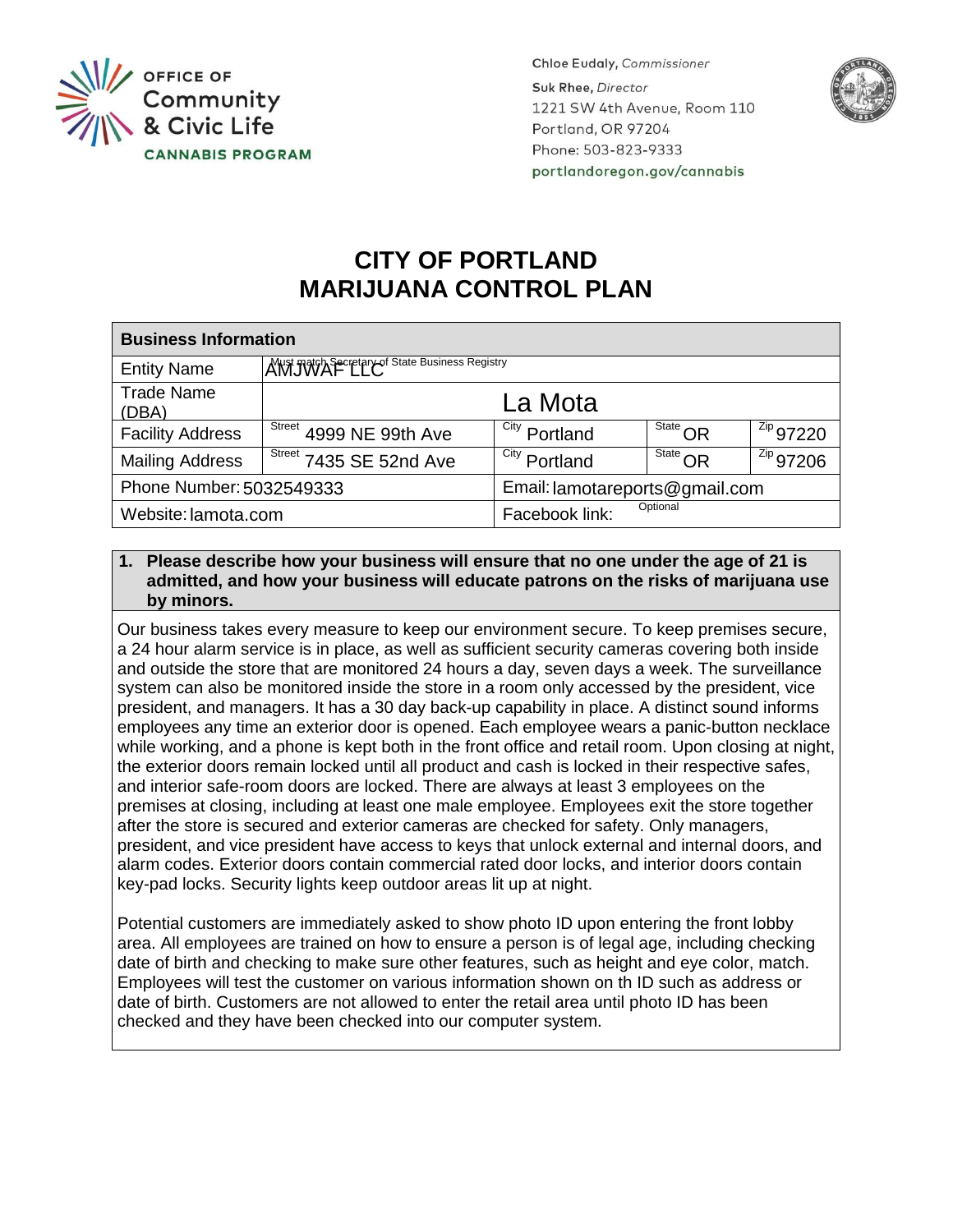### **2. Please describe how your business will prevent cannabis products from being consumed around or near your business.**

Signage is posted on the front of the door and the parking area to ensure that customers understand that they are not to consume marijuana products in or on the premises. All customers, whether they are new or regular are constantly reminded of the laws regarding on site and public consumption.

We are very strict when it comes to this and we have never had any issues regarding this in the past. Upon sale of marijuana products, all customers are given a flyer provifded by the Oregon Health Authority, which illustrates that potential harm to persons not of legal age, including use by pregnant mothers. Employees openly discuss risks of marijuana use by minors with customers.

#### **3. Please describe how your business will prevent and address potential negative impacts to neighborhood livability such as noise, parking, garbage, or loitering from your patrons.**

We monitor the surrounding area with video surveillance to make sure there are no disruptive behaviors occurring that may negatively impact our neighbors and neighboring businesses. If we observe or are informed of disruptive behavior, a manager promptly resolves the situation. Trash receptacles are available in the parking area.